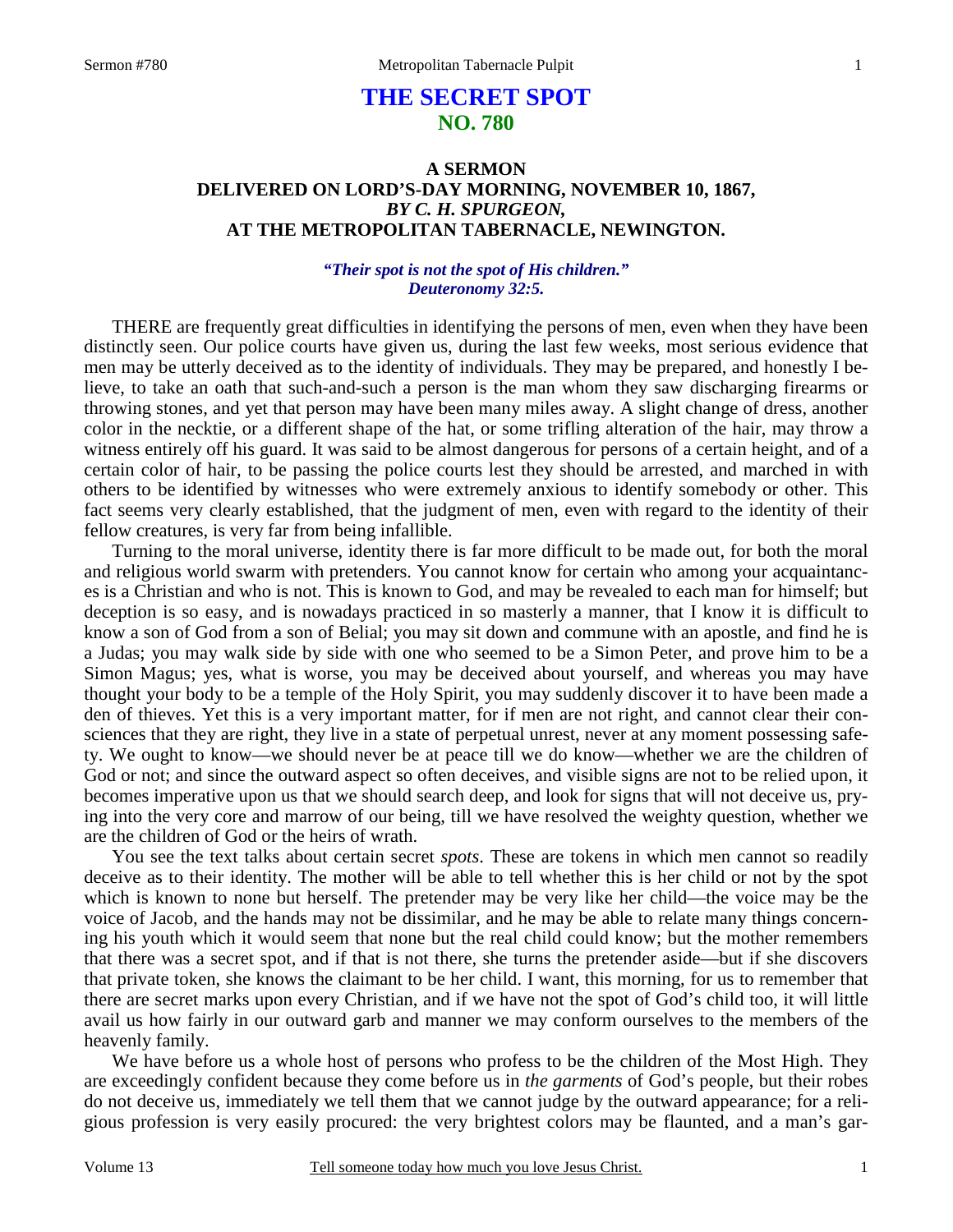ments may be outwardly spotless and fair to the eye, and yet for all that he may be the basest of pretenders. None wash their hands more often than the Pharisees, and yet they are sepulchers full of rottenness; none say longer prayers than the Scribes, and yet none more ready to devour widows' houses. The outward garb of religion is no criterion by which to judge a man in an age as full of deception as the present, which has been fitly called the era of shams. If a devout exterior will not satisfy us, these professors address us in *the language of piety;* they use the holy speech which is thought decorous among the people of God; but we straightway tell them that albeit if we lived with them, we have no doubt their speech would betray them, when the old brogue of Babylon would come out unawares, yet still their outward public speech can be no rule of judgment to us, for those often talk loudest who know least. The bell rings men to Church, but says no prayers itself: there may be the sign of the angel hanging over the inn door, but the devil may be the landlord within. That sepulcher which is most whitewashed may be full of dead men's bones. Should both garb and language fail to convince us, those who would make a fair show in the flesh, point us to *their actions,* and "In this" they say, "surely we cannot deceive, for 'by their fruits you shall know them.'" We confess that it is even so, we can only judge men by their fruits, and we are not allowed by God's word to judge any further; but men must judge themselves other than by merely outward acts—they must examine their motives and the design and scope by which those acts were dictated and directed, for otherwise they may only possess that superficial morality which is deceptive, because it springs not from the depths of the heart, but is a mere stagnant pool, and not the clear crystal living water welling up from the inmost soul of the man. Men may be externally washed, but not internally quickened; they may be covered with the flowers of righteousness, but those flowers may have no root, and by-and-by may wither away because the heart is not right in the sight of God. sirs, we will not be content, this morning, with examining your clothes, nor listening to your speech, nor even with touching your hands, for all these signs may deceive *you,* if they do not deceive us. We ask you to come with us into the stripping room, and let us search for the spots, the secret spots, without which you cannot know to a certainty that you are the true children of the living God!

 This morning, as we may be helped by God the Holy Spirit, in solemn downright earnest we mean if we can, first of all, *to take you to the examination of the secret spots;* secondly, *to make a declaration from God's word of what the true spot is;* thirdly, *to discriminate among men as to those public and defiling spots which, alas, are to be found in all of us;* and, then, fourthly, *an exhortation upon the whole subject.*

 **I.** First, then, at the mention of private spots which are to be the insignia of the regenerate, there are thousands who say, "We do not shirk that examination. Truly the signs of saints are in us also! Are others Israelites? So are we. We bear in our bodies the marks of the Lord Jesus—we challenge an investigation." Be it so, then! LET US COMMENCE A MINUTE EXAMINATION.

 I am not now to deal with anything that is public. We are not speaking now about actions or words, but concerning those secret things which men have judged to be infallible marks of their being saved.

 Here is a friend before us, and as he lays bare his heart, he indicates to us the spot which he thinks proclaims him to be a child of God. I will describe it. This man has embraced *sound doctrine;* he has managed by some means to become thoroughly Calvinistic; he holds the doctrine of election in all its length and breadth; he would fight to the last moment of life for any one of the five points of the Calvinistic confession. You cannot find a man more determinedly orthodox; he abhors all teaching which he judges to be uncertain in its soundness; and within his heart he believes that he is therefore saved. "Surely," whispers his vain heart, "surely a man with such a sound creed cannot be cast into hell!" He delights to hear the preacher deal a heavy blow at Arminians, or Ritualists, or any other people who differ from him, because he feels then that the privilege which he has monopolized in his own conceit is thus defended and preserved from all intruders. "Ah," he says, "I am saved; I have received the truth of God, and hold it with all my might." Everywhere he goes, his whole talk is of his favorite Shibboleth, "The truth! The truth! The truth!" Not that the aforesaid truth has ever renewed his nature; not that it has ever changed his moral character; not that it has at all made him a better husband or a kinder father; not that it influences him in trade; not that you could perceive any sanctifying effect proceeding from his creed if you lived with him; but still this is it, orthodoxy, thorough orthodoxy, holding the truth of God and holding it firmly too, and denouncing all others, this is his balm of Gilead to heal all disease, this is his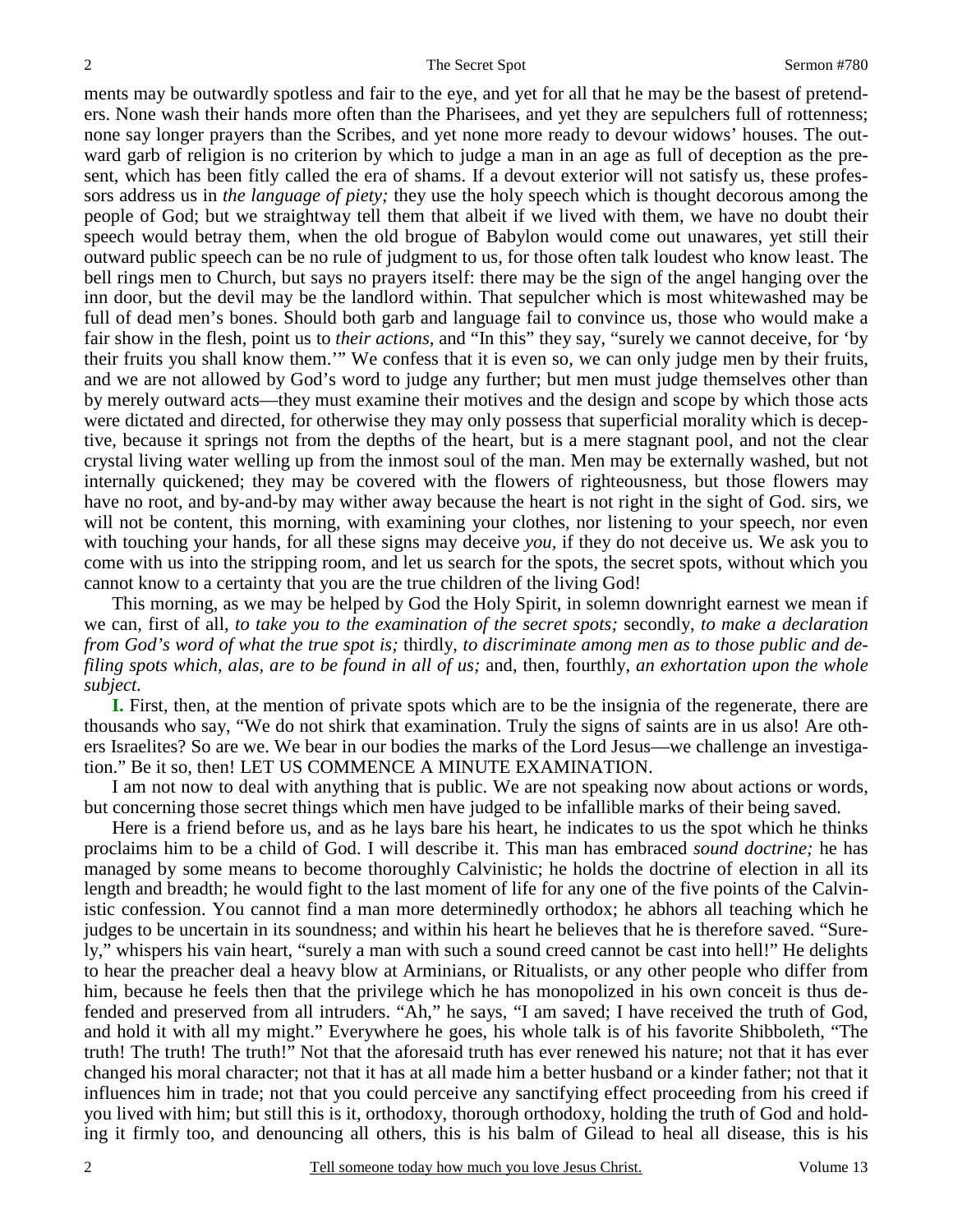#### Sermon #780 The Secret Spot

crown of rejoicing in life, and his passport to the skies. Now, sir, we do not hesitate to say concerning you, although you will not be pleased with us for it, that your spot is not the spot of the children of God. It is a good thing to be sound in the faith, but *that virtue* may belong to the vilest sinner out of hell. There have been some men who have been orthodox to the core, and yet they have been detestable hypocrites, and not one atom better, as their outward life has shown. No form of doctrine, however Scriptural, can ever save the soul if it is only received by the head, and does not work in its mighty energy upon the heart. "You must be born-again," are the Savior's words; and unless you are born-again, your carnal nature may hold the truth of God in the letter without discerning its spirit; and while the truth shall be dishonored by being so held, you yourself shall not be benefited thereby.

 But here is another waiting to be searched. He also believes that he has discovered in himself the spot of God's child. It is this—not as common a spot, I believe, in this congregation as in some—a *knowledge of inward corruption.* "Ah," says one, "I know that I am an heir of heaven, because I am aware of the sinfulness of my nature. I know my heart to be horridly depraved; I believe my nature to be detestable and vile, and sometimes I am the subject of frightful blasphemous thoughts, and have inclinations towards the most horrible iniquities. Surely I am a quickened child of God or I would not have so vivid a conviction of indwelling sin! I would not feel that I was as bad as I am if I had not been first of all quickened and awakened!" Now, believe me, there are thousands who are under the delusion that this spot is the spot of God's children, but let me assure them very affectionately that it is no such thing. God's children do have a sense of sin, they groan because of the body of this death, they daily lament the plague of their own heart, but a full persuasion of their own sinfulness may be found in *thousands* who are not God's children. It is a preposterous assumption that for a man to know himself to be a sinner proves him to be a saint. Let me ask the physician whether a sense of sickness proves a man to be cured. Let me ask a drowning man whether a sense of sinking proves that he is rescued. Let me ask a bankrupt debtor whether a sense of being penniless proves that he is rich. You know better; common sense teaches you better! It is not a discovery of your sin that will save you, but hearty faith in the Savior; and if you have not gone further than a mere conviction of sin, which may be nothing but a legal conviction, and a natural alarm at the awful punishment of sin—if you have not gone further than mere alarm or remorse, you have not the spot which marks you out to be a child of God; you may be a Judas crying, "I have sinned," and you may even hang yourself through terror of conscience, and be none the less, but rather all the more, a son of perdition! A cutting truth is this, but it must be told, lest any are misled.

 I see before me at the door of the stripping room a third class of persons, who say, "Surely we have this spot, *for we are full of confidence that we are saved;* we believe that we are saved—firmly believe it. We are not among those sinful people who indulge in doubts and fears. We know that we are saved. We have known it for years, and we have never had a doubt about it. If ever a question is raised, 'Do I love the Lord or not? Am I His or am I not?' we throw the question out—we believe it to come from Satan to mar our peace, and spoil our comfort. We have long ago given up self-examination as an unnecessary disturbing of the peace of our spirits. We have made up our minds that we are saved, and it gives us great peace to believe that we are." Yes; but, my hearers, such a spot is not the spot of God's children, for after this fashion the foolish cry, "Peace, peace, where there is no peace." Remember how easy it is to daub with untempered mortar, how readily you may build upon a sandy foundation, and how the superstructure may be run up with marvelous speed if you build with wood, hay, and stubble— you may make a much more fair show with perishable materials than if you waited till you had gold and silver, and precious stones, to slowly build the edifice. But remember that for you to believe that you are saved does not *prove* that you are saved: the poor lunatic in Bedlam believes himself to be a king, but no man acknowledges his sovereignty. Your undisturbed conscience may be no evidence of divine grace, but rather a token of reprobation, for there are some who have received a strong delusion to believe a lie, that they may be damned. They are fooled by Satan into the delusion that they are the people of God, whereas they are in the gall of bitterness, and in the bonds of iniquity. Hope is our anchor, but what is the use of an anchor if it has nothing to lay hold upon? "I hope," said one, when he heard of his neighbor's death, "I hope he is all right." And yet he knew that he died drunk. Now, if that man had said, "I wish that there may have been found a way by which it is possible for him to be saved," I could under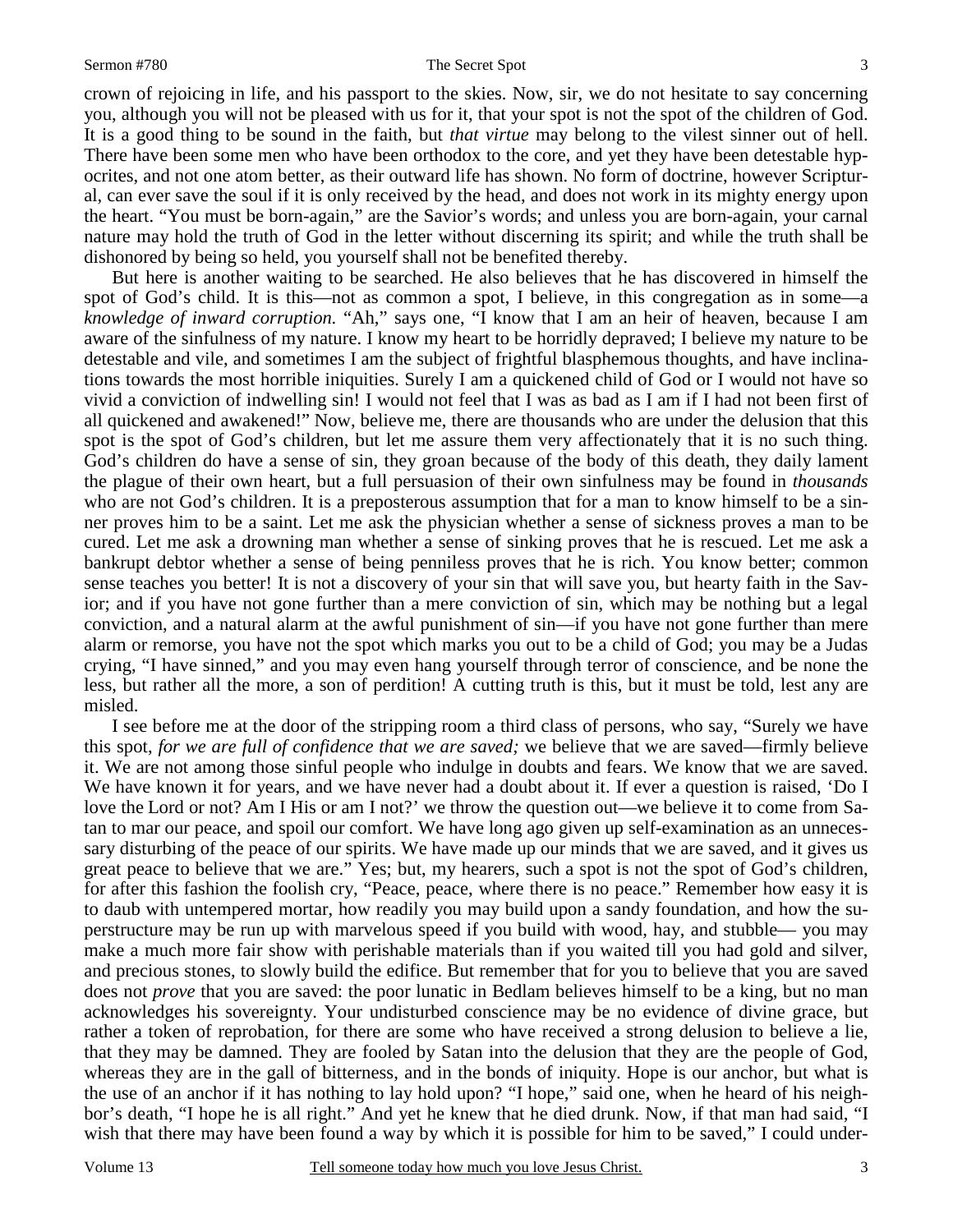stand it, but to say "I hope," where there was no ground and foundation for hope, was to speak as the foolish speak. You and I ought not to have a hope which will not bear the test. Oh, instead of shirking self-examination, practice it daily; ask for the strong wind from the wilderness to come and smite the four corners of your house, for if it is built upon a rock it will not fall; but, oh, if it is but a sand-built house, it will be far better that it should come down now, than that you should dwell in it for a while with groundless comfort, and find it fall about your ears to all eternity. No, the self-confident assumption that you are saved is not the spot of God's children.

 Frequently I meet with others who will say, "We certainly have the private mark of gracious souls, for *we are so happy;* we have such happy feelings when we are worshipping God; we feel so delighted with going up to the assemblies of God's people. Sometimes at the prayer meeting we get so happy and excited we hardly know what to do, and when we sing those delightful revival tunes, we feel so exceedingly blessed." Now this may or may not be from the Spirit of God. God's children are made glad in the House of prayer, but remember, others are made glad besides God's children, for doubtless there have been thousands who have received the word with joy, as our Savior tells us, who are like the seed sown on stony ground, which sprang up rapidly, because it had no depth of earth, but afterwards when the sun had risen, it withered away. Beware of being stony-ground hearers, and above all, let me say to you, beware of placing the slightest dependence upon your attitude and feelings. The most desponding feelings do not prove that your soul is in peril, for some of those who before God were surest of heaven, have been the least assured of it in their own feelings. The highest and most rapturous feelings of delight do not prove us to be the children of God, for some have had no fear in their death, and their strength has been firm; they have not been in trouble as other men, neither have they been plagued like other men, and yet for all that their end has been destruction. Moab was settled upon his lees, and was not emptied from vessel to vessel, but how terrible was his end! Never, therefore, put any dependence upon your attitude and feelings—let them be what they may; go deeper than the froth of feeling, search in the depths of principle for the priceless pearl of infallible evidence. This spot is not the spot of God's children.

 There are others and many, too, who will say, "But at least we can bring a mark which is not to be counterfeited, a sure and certain mark of conversion: there was a happy day when we experienced most extraordinary things." As soon as some people of an excitable temperament begin to narrate their treasured story of marvels, you may anticipate that they are going to tell you that they heard a voice, or saw a vision, or were impressed with this, or saw that; all which may be true or may be imagination, according to the truthfulness and common sense of the speaker. And all this may have a connection with their being saved, for there is no doubt that many have been impressed in dreams, and I will even venture to say by visions and voices. Many men's first religious thoughts have been awakened in them by strange impressions; and, therefore, these things are not to be laughed at; whether they are freaks of the imagination or not I care not, as long as men's minds are awakened, the mode matters but little. But if anybody shall say that the experience of singular impressions, or remarkable emotions proves men to be believers, I must most gravely and solemnly disagree, for alas, there have been thousands who profess to have seen angels who are now with devils, and I do not doubt there are tens of thousands who have fought with devils who are now with angels of light! It is not what you see with these eyes, nor hear with these ears, nor feel with flesh and blood; our religion is spiritual, and is spiritually discerned—not a thing of rhapsody, excitement, and imagination, but a matter of sober thought and meditation; and if you have not something more than a mere day or night of singularities to look back upon, your evidences of divine grace are worthless. I delight to look back upon the day when I was converted to God. Many of you do, and I hope you always will look back upon that happy hour with pleasure when you first turned to the Lord. But I have known what it is to feel, that if I had no reason to believe that I was saved except the remembrance what I felt that day, I should have no solid ground at all. The fact is, brothers and sisters, the spot of God's children is not a thing of yesterday, but an abiding and continual token. The true spot is far more than any memory of the past, as I shall show you, and if you have not *that*, you may have all that you can imagine or invent, but God will repudiate you at the last, saying, "I do not know you, where you are from. Depart from Me, all you workers of iniquity."

**II.** We now come to the second head. WHAT IS THE TRUE SECRET SPOT WHICH INFALLI-BLY IDENTIFIES THE CHILD OF GOD?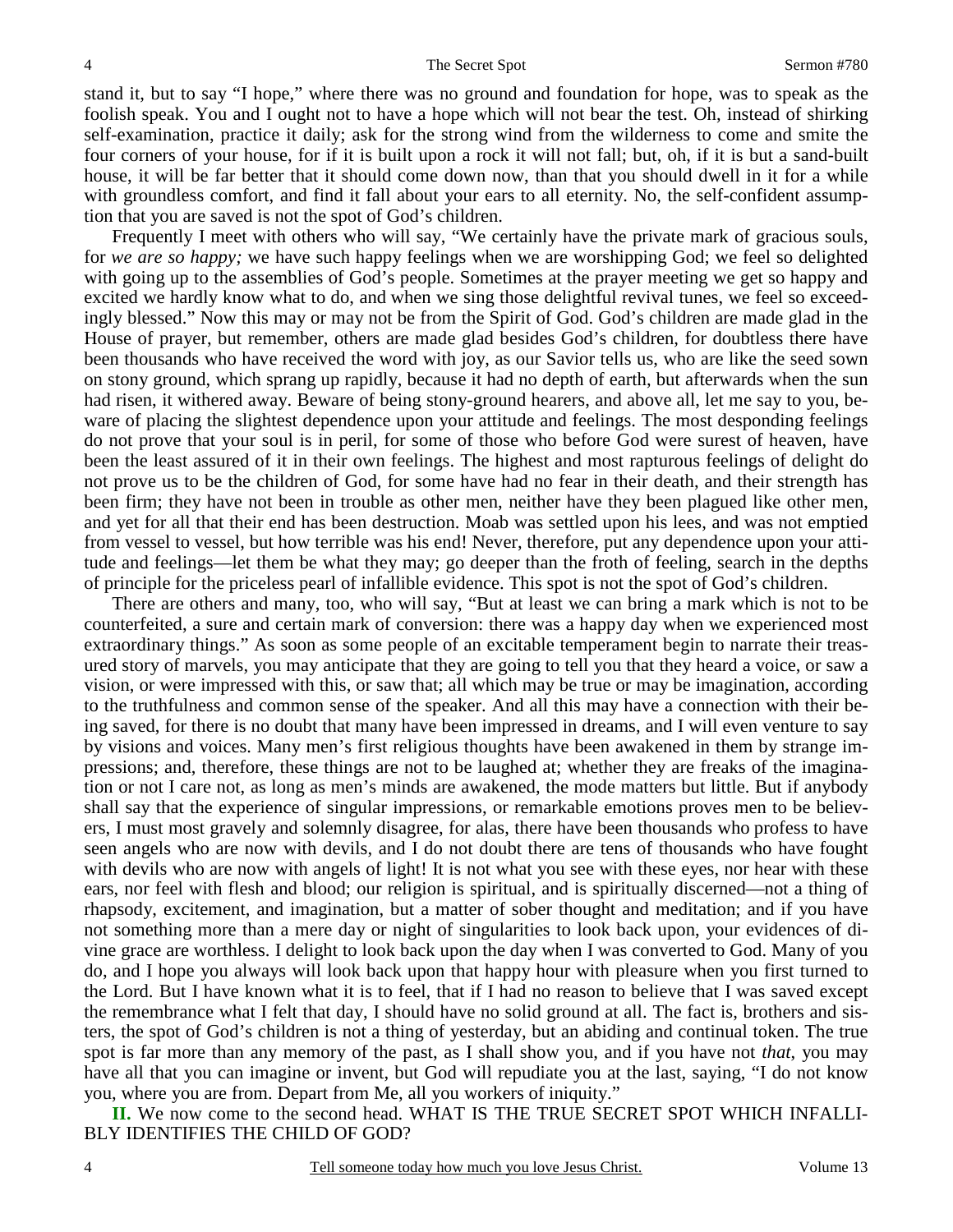#### Sermon #780 The Secret Spot

 Beloved, it were vain presumption, blasphemous arrogance, for me to set myself up as able to tell you this of my own judgment; but God's word reveals it to us, and therefore we may tread surely where we have revelation to be our guide. Now, we are told in the gospel according to John, concerning our Lord—"As many as received Him, to them gave He power [or privilege] to become the sons of God, even to them who believe on His name." Here it is, then, if I have received Christ Jesus into my heart, then I am a child of God. That reception is described in the second clause as a believing on the name of Jesus Christ. If, then, I believe on Jesus Christ's name—that is, simply from my heart trust myself with the crucified, but now exalted, Redeemer, I am a member of the family of the Most High. Whatever else I may not have, if I have this, I have the privilege to become a child of God; but if I have not this, I may have all the other spots I have been speaking of, this morning, which may seem to some to be very great beauty spots, but they are not the spots of the children of God. To strengthen the text we have already given you, let us remind you of another: "Whoever believes that Jesus is the Christ is born of God." That is, whoever takes Jesus to be to him his anointed Priest, anointed to offer sacrifice of atonement for him, such a soul is born of God. He who takes this man or that to be his priest, or sets up to offer sacrifice for himself is no child of God, be he what he may; but he who takes the Most High Lord, once slain, but now ever living, to be an anointed Priest unto him, may conclude at once that he has the spot of God's child upon him. Our Lord Jesus puts it in another way. "My sheep hear My voice, and I know them, and they follow Me." Here is the matter in a nutshell! Christ appears as a Shepherd to His own sheep, not to others. As soon as He appears, His own sheep perceive Him; they trust Him; they are prepared to follow Him; He knows them, and they know Him—there is a mutual knowledge; He guides them, and they follow Him—there is a constant connection between them. If to put this truth of God positively is not enough, let me remind you how our Savior puts it negatively. When the Jews were rioting around Him, instead of listening to His earnest voice, He turned to them and said, "You believe not, because you are not of My sheep, as I said unto you." As much as to say, it is because I have not chosen you, and My divine grace has never looked upon you, it is because the divine life has never throbbed in your bosoms, that you do not believe on Me; for if you had the life of God, and were God's children, you would accept Me at once. This is the one mark, the sure mark, the *only* infallible mark—a hearty faith in the appointed Redeemer!

 My dear friends, I doubt not many will say, "That is very simple." My reply is, "Glory be to God, it is simple!" The more simple the plan of salvation, the more evidently it is of God. Are we not told that Babylon, the mother of harlots, has written upon her brow, "Mystery"?—mystery is the mark of the Roman Catholic faith, and the sure symbol of Antichrist. That gospel which is so plain that he who runs may read it, that the wayfaring man, though a fool, need not err therein, this gospel which is preached unto the poor, this gospel which may be understood even by a child, this is the gospel, the glorious gospel of the blessed God which is committed to our trust. What says the apostle? "Seeing then," he says, "that we have such hope, we use great plainness of speech." Here is the root of the matter, and if you trust Jesus Christ with all your heart, if you rely upon Him to save you, and if your reliance is such that it touches your heart, and makes you love the man who shed great drops of blood for you, if your faith is such that it operates upon your moral character, compelling you no longer to be an enemy to your good and generous God, then you are saved, for you have the spot of God's child! But "without faith it is impossible to please God." I tell you solemnly that all your generosity, your almsgiving, your Sabbath keeping, your repentance, your prayers, your tears, are all are nothing without faith in Christ! Go heap them up till they make a pyramid as great as that which casts its mighty shadow far down the Libyan Desert, but they are as nothing, things of nothing.

 All human excellences, without *faith*, will fly as chaff before the wind when the hour of trial shall come; if trusted in, they are as smoke in the nostrils of the Most High, because they rival the cross of Christ. Go humbly to the cross, look up to Him who suffered there, rely on Him and you shall live; but gad you about as you may to this shrine and to that, and scourge yourselves and deny yourselves this and that, and practice all the austerities you please, you shall be further from God than at the first if you despise the salvation of Jesus Christ. Going about to establish their own righteousness, they have not submitted themselves unto the righteousness which is of God by faith, and therefore their spot is not the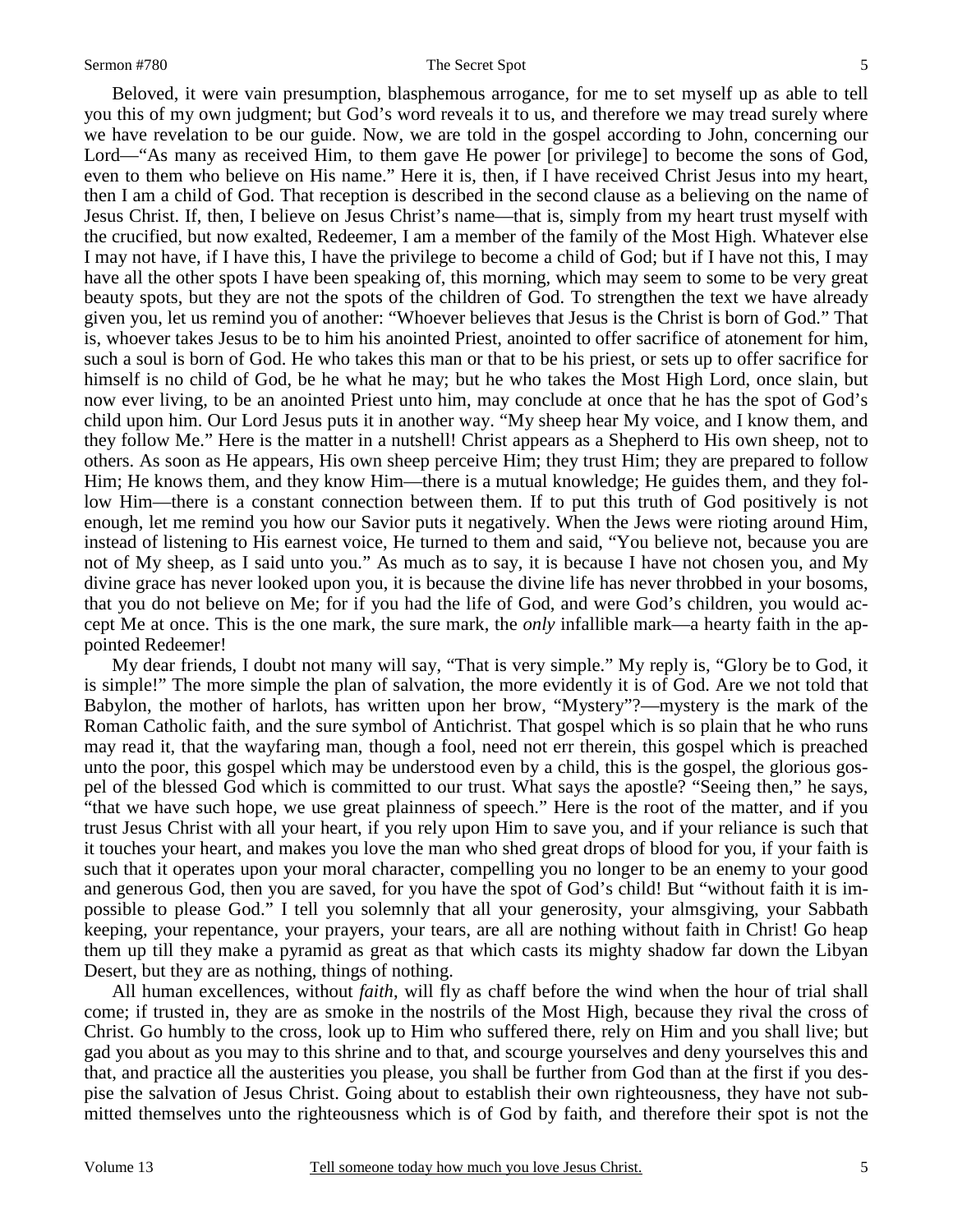spot of God's children. But coming simply to Jesus, and resting alone in Him, they have glorified God, and they are themselves proved to be the children of the Most High.

**III.** I shall now, in the third place, turn to another view of the subject which concerns THE DIS-CRIMINATION OF DEFILING SPOTS.

 The term "spot" as used in the text, will not be read usually as we have read it this morning. It will, no doubt, to most readers suggest the idea of sin, and very properly so—then the text would run thus: the sin of the people mentioned here is not the sin of God's people. There is a difference between their guilt and the offenses of the Lord's chosen. This brings me to the point—there is a discrimination to be made, even as to sinful spots. When God's children are mired and spattered with filth, still there is a difference between them and others. An unhappy thing it is, we cannot mourn too much over it, that evil remains even in the hearts of the regenerate, and that the much fine gold sometimes becomes dim and the glory departs. God's people are a holy people, but they are not a perfect people. They aspire after perfection, but they have not yet attained it. Sometimes, alas, they fall! We believe they never fall finally or totally, but they often fall sorrowfully and foully. But yet the ungodly may not take comfort from the sins of God's people, for *their* spots are not the spots of God's children.

 Let us very briefly—we cannot enter into the subject in full this morning—show that there is a difference between the sin of God's people and the sin of others. God forbid that you should imagine that I wish to excuse the sins of believers! In some views, when a believer sins, his sin is worse than that of other men, because he offends against greater light and knowledge; he revolts against greater love and mercy; he flies in the teeth of his profession; he does despite, in a measure, to the cross of Christ, and he brings grievous dishonor upon the name of Jesus whom he professes to serve. Believers cannot sin cheaply. The very least speck on a Christian is more plainly seen than the foulest blot on the ungodly, just as a white dress shows the dirt the sooner. The cleaner the paper, the sooner is the mark perceived; but if the paper is black, there may be many marks and stains, and yet they may not be perceptible. God forbid that we should palliate, excuse, or extenuate the faults of God's people. Sin is a horrible thing, and it is above all things detestable when it lurks in a child of God; yet the sins of God's people do differ from the sins of other men in many important respects; they do not sin with deliberation, and with cool determination, meaning to sin, and sinning for its own sake. The ungodly person knows a thing to be wrong, and therefore does it; he plans it upon his bed; he takes counsel with himself when he shall enjoy this pleasure or indulge that lust, knowing at the same time that the pleasure is evil, and the lust is iniquity. The believer possibly falls into the same sin as the unbeliever, yet not through evil aforethought, but through force of a strong and violent temptation. Had he paused awhile, he would have despised the evil, and turned from it with hatred; but there came upon him a sudden a rush of diabolical power, and he seemed borne away by it, to his own intense grief—a grief which makes him go with broken bones for many a year afterwards. We do not sin willfully nor deliberately; we do not love the way of transgression—blessed be God, we could not run in it with all our heart, for if we saw the evil distinctly before us as such, our spirit in calm consideration would recoil from the mere shadow of it. The child of God does not sin with the pleasure and gusto of other men. When the sheep stumbles, as it may do, into the mire, it is up again and on; but if the swine should fall there, it rolls over, and wallows as in its element. A sinner in his sins is a bird in the air, but the believer in sin is like the fish that leaps for a while into the air, but must be back again or die. Sin cannot be satisfactory to an immortal spirit regenerated by the Holy Spirit, it is poison to it; very soon that poison must be thrown out of the system, for the living child of God cannot endure sin to fester within him. If you sin, you "have an advocate with the Father, Jesus Christ the righteous": but if you sin and love sin, then you are the servant of sin, and not a child of God.

 Again, the child of God cannot look back upon sin with any kind of complacency. The ungodly man has this spot, that after the sin he even boasts of it; he will tell others that he enjoyed himself greatly in his wicked sport, and he will gloat over its sweetness, turning the morsel over and over, and rolling it under his tongue like an epicure delighting in a dainty dish. "Ah," he says, "how sweet it is!" As for its being contrary to God, it makes it all the sweeter to him, or else, "God is not in all his thoughts." But no man or woman of God ever sins without smarting. Very soon conscience wakes, and, as the word of God puts it, "David's heart smote him." It is a horrible knock that the heart gives when it begins to smite. All the men in the world may say what they please as long as my heart does not speak against me;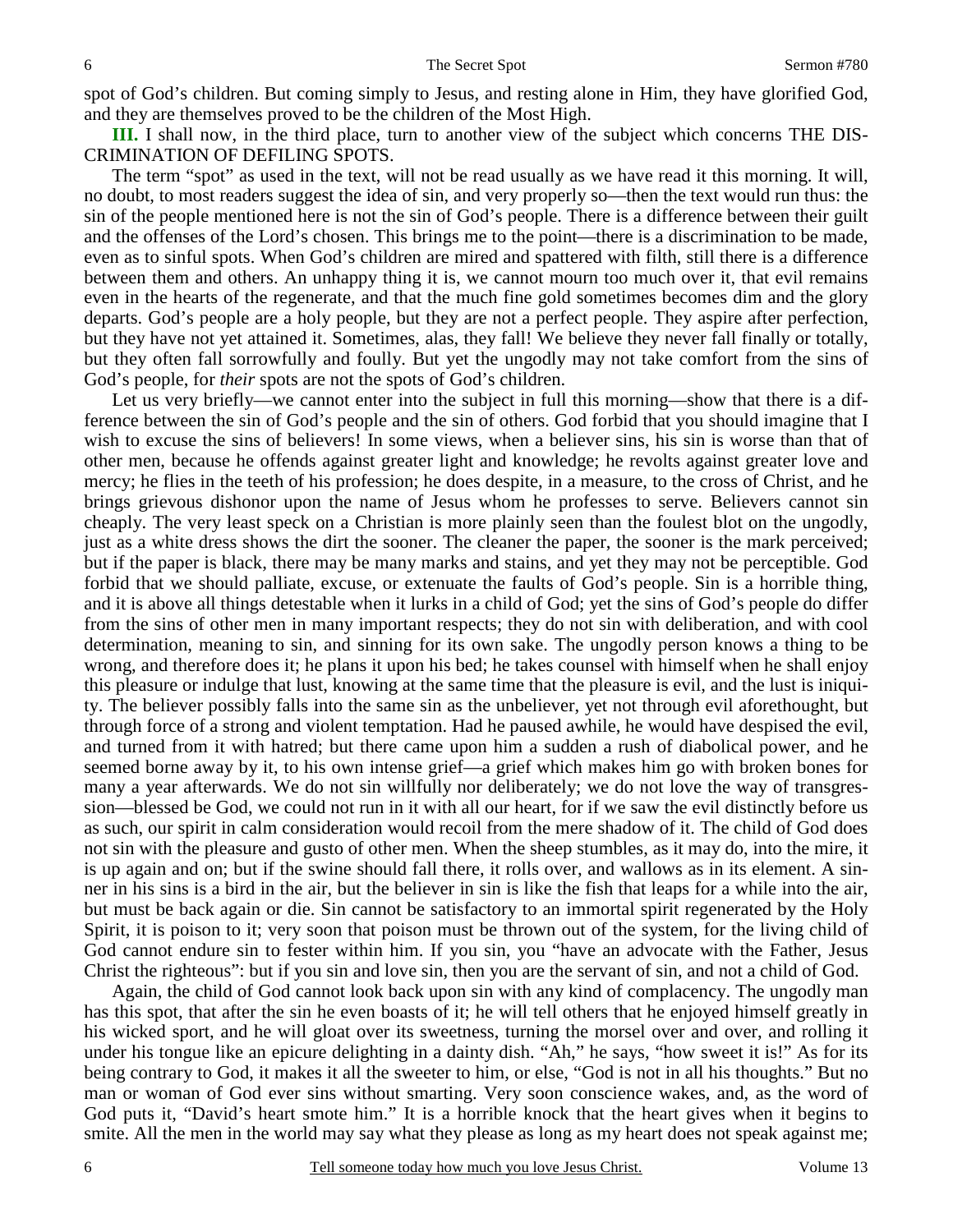#### Sermon #780 The Secret Spot

but when conscience says, "It is true; you did it, and you have played the fool," then a Christian hangs his head and retires into the shades to hide himself for a while, for he is ashamed. If you can sin and not weep over it, you are an heir of hell. If you can go into sin, and afterwards feel satisfied to have done so, you are on the road to destruction! If there are no pricks of conscience, no inward torments, no bleeding wounds; if you have no throbs and heaves of a bosom that cannot rest; if your soul never feels filled with wormwood and gall when you know you have done evil, you are no child of God; but if your sins plague you, and your soul abhors them, and takes them with weeping to the cross of Jesus, then the sins which you hate shall never destroy you; that which you loathe shall not be brought against you to condemn you; this shall be set down to the account of your Surety, and not to you, seeing that He was delivered for your offenses, and is raised again for your justification.

 The child of God also has this difference in his spots from others—when he knows the spot, and is led to repent of it—it makes him more careful in the future, especially in that respect in which he has erred. Have you not seen him afraid to put one foot before another for fear he should do wrong? He had a fall the other day, and he goes very tenderly, very softly. He is almost afraid to open his mouth now, because he spoke so unadvisedly the other day, and his prayer is, "Lord, open my lips! I dare not open them." He used to be very fast and confident, but notice him now; he has a broken spirit, and speaks with bated breath. He does not hold his head up loftily as he used to do; he thanks God that he is forgiven, feels that he has peace, and he blesses God for it; but he is jealous of himself with holy jealousy. You will not find him mingling with that company which led him astray; he is a burnt child, and dreads the fire. You will see him much more precise with himself than he used to be. He used to be precise with other men and lax with himself; now it is different—he can make excuses for others, but he makes none for himself. His heart now pants to be eminent for that very grace in which he failed, and he gives particular attention to keep watch and ward over that part of the wall through which the invader found entrance.

 But I need not enlarge. You who are the children of God must have noticed a difference between your sins now and your sins as they once were; and you cannot but observe, day by day, if you look within, that divine grace has made a change even in those sins in which our evil nature exercises most dominion. But, beloved, the best thing we can do is to keep as far away from evil as possible. We have no right to say, "I may be a child of God, and yet do so-and-so." No! The heir of heaven does not desire to approach the appearance of evil. I am much afraid for some of you who are asking, "Is this wrong, and that wrong?" *Do nothing about which you have need to ask a question!* Be quite sure about it, or leave it alone. Know you not that inspired word, "Whatever is not of *faith* is sin"—that is, whatever you cannot do with the confidence that you are doing right, is sin to you? Though the deed may be right to other people, if you have any doubt about it yourself, it is evil to you. God grant, dear friends, that we may not be "conformed to the world," but be "transformed by the renewing of our minds." If I knew that there was a leper colony anywhere in the country, I do not think I would want to build my house near it; I would not send for the physician and say, "sir, how far do you think the effect of pestilence might spread? I would like to get as near as I could without actually catching the disease." "No, no!" you say, "if there is a plot of land to be bought where there is no disease in the neighborhood, there let my tent be pitched. It is best to dwell far off from evil." O may God separate us from evil in this world, as we hope to be separated from it in the world to come! There will be a great gulf fixed between it and us in the next world, may there be a wide demarcation now.

**IV.** My close is AN EXHORTATION, an exhortation to myself and to you to make sure work for eternity, and to make it clear to your own consciences that you are, indeed, the children of God.

 Ah, my dear hearers, it is not possible for me to be earnest enough in this matter! I wish I had a tongue like the pen of a ready writer that I might speak to you with power this morning. Yet, perhaps, feebleness of words may give but the greater power in spirit if God the Holy Spirit will press upon the conscience of you all the need and duty of an earnest heart-searching self-examination. A famous case is now pending, in which a person claims to be the son of a deceased baronet. Whether he is or not I suppose will, before long, be decided by the highest authorities; meanwhile the case is pending, a very weighty case for him, for upon the decision will hang his possession or non-possession of vast estates and enormous property. Now, in your case you, many of you, profess to be the children of God, and